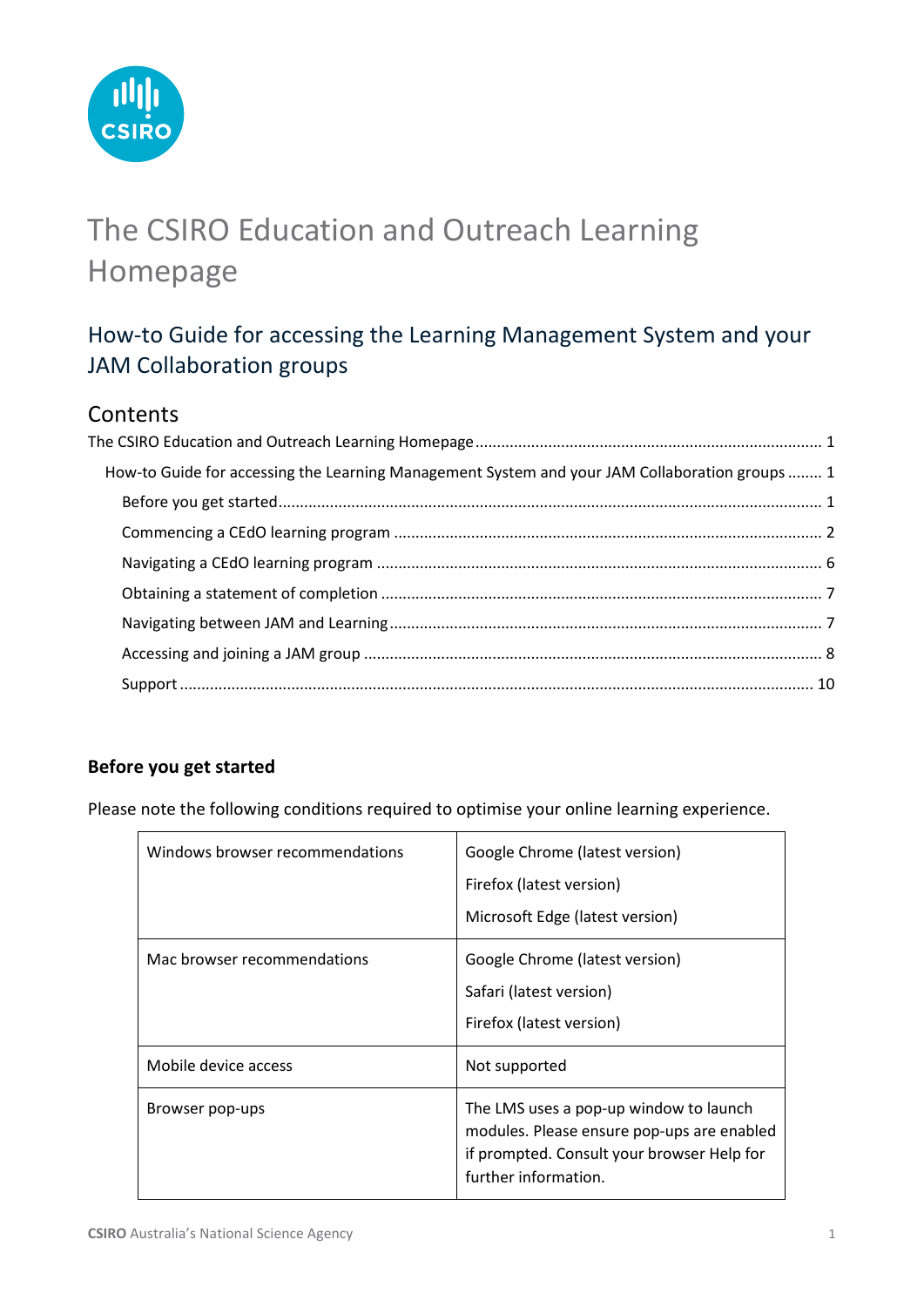#### <span id="page-1-0"></span>**Commencing a CEdO learning program**

- 1. Sign into the Education Portal<https://education.csiro.au/>
- 2. From the Education Dashboard click on 'Learning Courses' to access the CSIRO Education and Outreach Learning Homepage. The red dot indicates you have recently been assigned a learning program. If you do not see the 'Learning Courses' tile, and you believe you should see it, please contact [cedodigitallearning@csiro.au.](mailto:cedodigitallearning@csiro.au)



From this homepage you can access your online learning programs and your collaborative JAM groups.

3. To access the CSIRO Education and Outreach Learning Management System (LMS) click on the 'My Learning' tile which take you to your 'learning page' where you can start or continue the learning programs you have been assigned.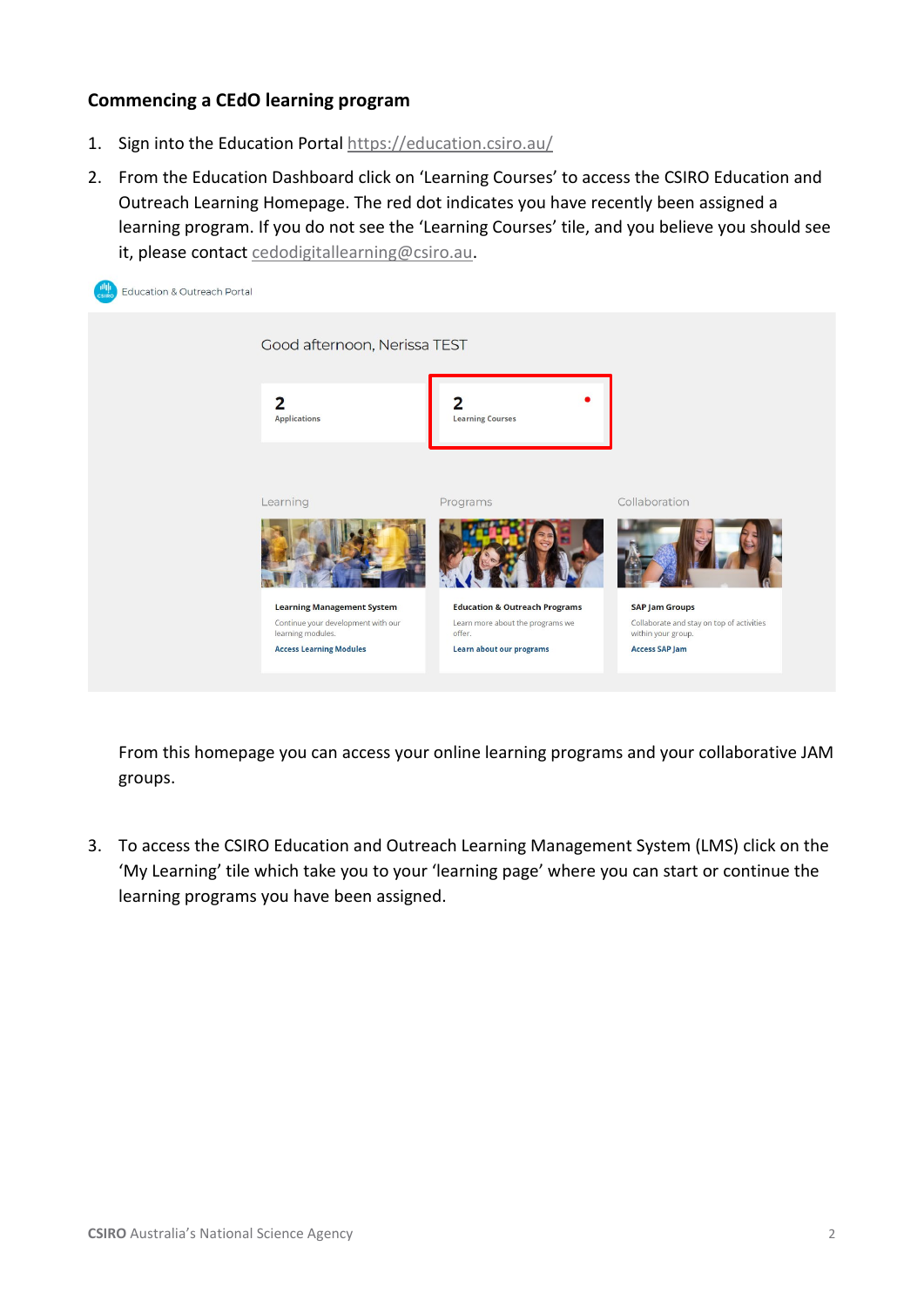

4. Click on the 'View Program' button which will take you to the program agenda, where you can start your program.



5. To commence your learning, select the first learning item and click on the 'Start Course' button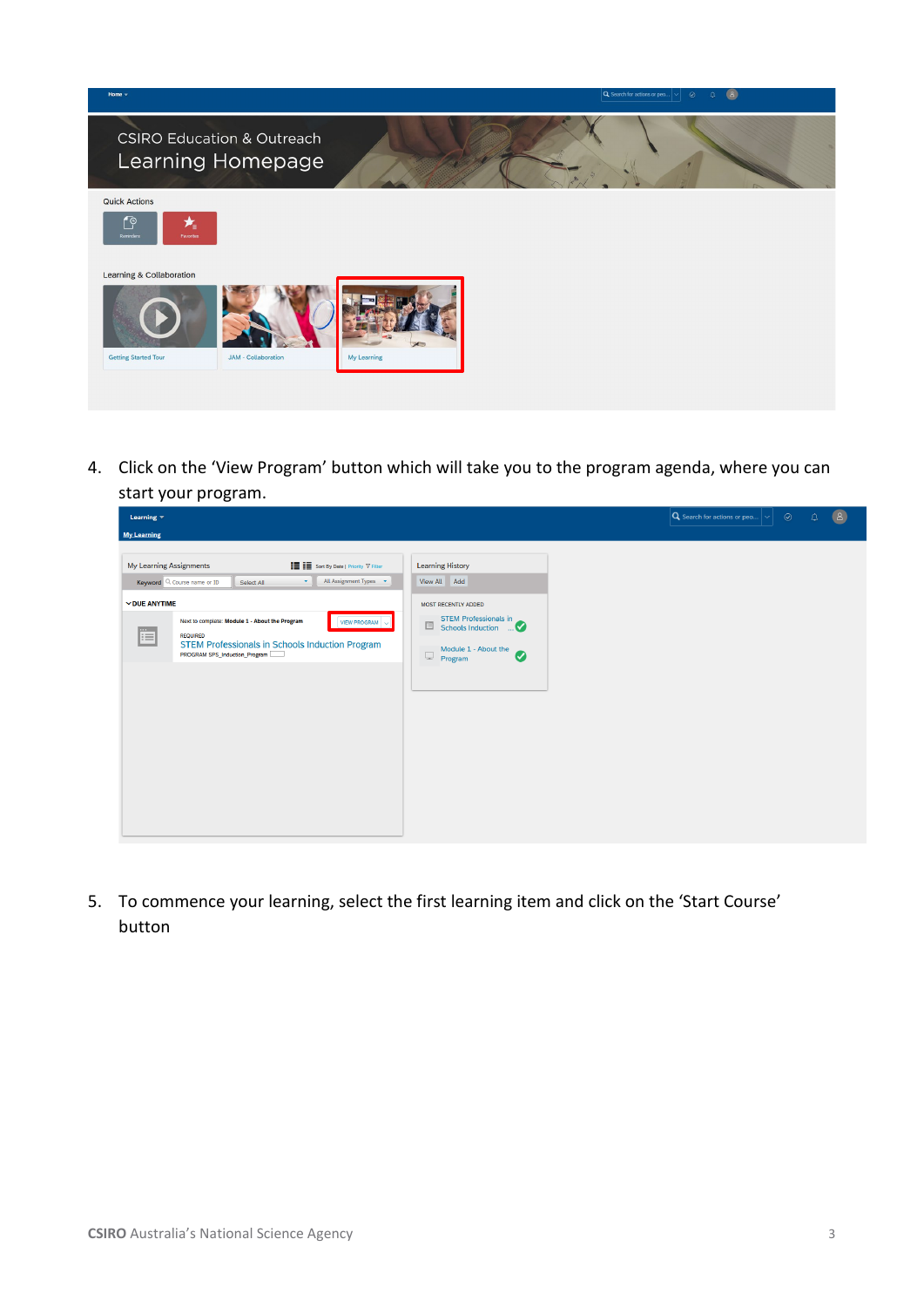| <b>My Learning</b> |                                                                                                                                                                                                                                                                                                                         |
|--------------------|-------------------------------------------------------------------------------------------------------------------------------------------------------------------------------------------------------------------------------------------------------------------------------------------------------------------------|
|                    | $-$ Back<br>STEM Professionals in Schools Induction Program ®<br>(SPS_Induction_Program)                                                                                                                                                                                                                                |
|                    | Open-ended<br>0.00%                                                                                                                                                                                                                                                                                                     |
|                    | The STEM Professionals in schools induction series consists of 5 short modules that will help STEM professionals from the initial<br>stages of registering with the program through to engaging in a partnership.                                                                                                       |
|                    | $0.50$ <sup>HOUR(S)</sup><br><b>DURATION</b>                                                                                                                                                                                                                                                                            |
|                    | * Required for Program Completion                                                                                                                                                                                                                                                                                       |
|                    | Module 1 - About the Program<br>$\checkmark$                                                                                                                                                                                                                                                                            |
|                    | Module 1 - About the Program<br>START COURSE<br>The STEM Professionals in Schools induction modules provide information and guidance on getting started in the progr<br>In this first module topics covered include:<br>. Why STEM education is important<br>. The value of a STEM Professionals in Schools partnership |
|                    |                                                                                                                                                                                                                                                                                                                         |

6. You may have to allow Pop-ups in your browser to launch your learning course. After you have done this, you may need to click 'launch again' to start your learning.

| Learning $\blacktriangledown$ |                                                                                                                                                                                                                                                                                                  | $\odot$<br>Q Search for actions or peo $ \vee $ .<br>8<br>Δ |
|-------------------------------|--------------------------------------------------------------------------------------------------------------------------------------------------------------------------------------------------------------------------------------------------------------------------------------------------|-------------------------------------------------------------|
| <b>My Learning</b>            |                                                                                                                                                                                                                                                                                                  |                                                             |
|                               | $-$ Back<br><b>Online Content Structure</b>                                                                                                                                                                                                                                                      |                                                             |
|                               | Module 1 - About the Program<br><b>COURSE EDU 2</b><br>Revision: 2/11/2022 11:53 AM Australia/Sydney                                                                                                                                                                                             |                                                             |
|                               |                                                                                                                                                                                                                                                                                                  | Return to Content Structure                                 |
|                               | A Do not close, refresh, or navigate from this page while you are working with online<br>content. Some content may rely on this window to save your progress.<br>When you have completed the content, you can relaunch the content or use the<br>menus or the links below to navigate elsewhere. |                                                             |
|                               | Launch Again<br>Learning Home                                                                                                                                                                                                                                                                    | <b>Completed Work</b>                                       |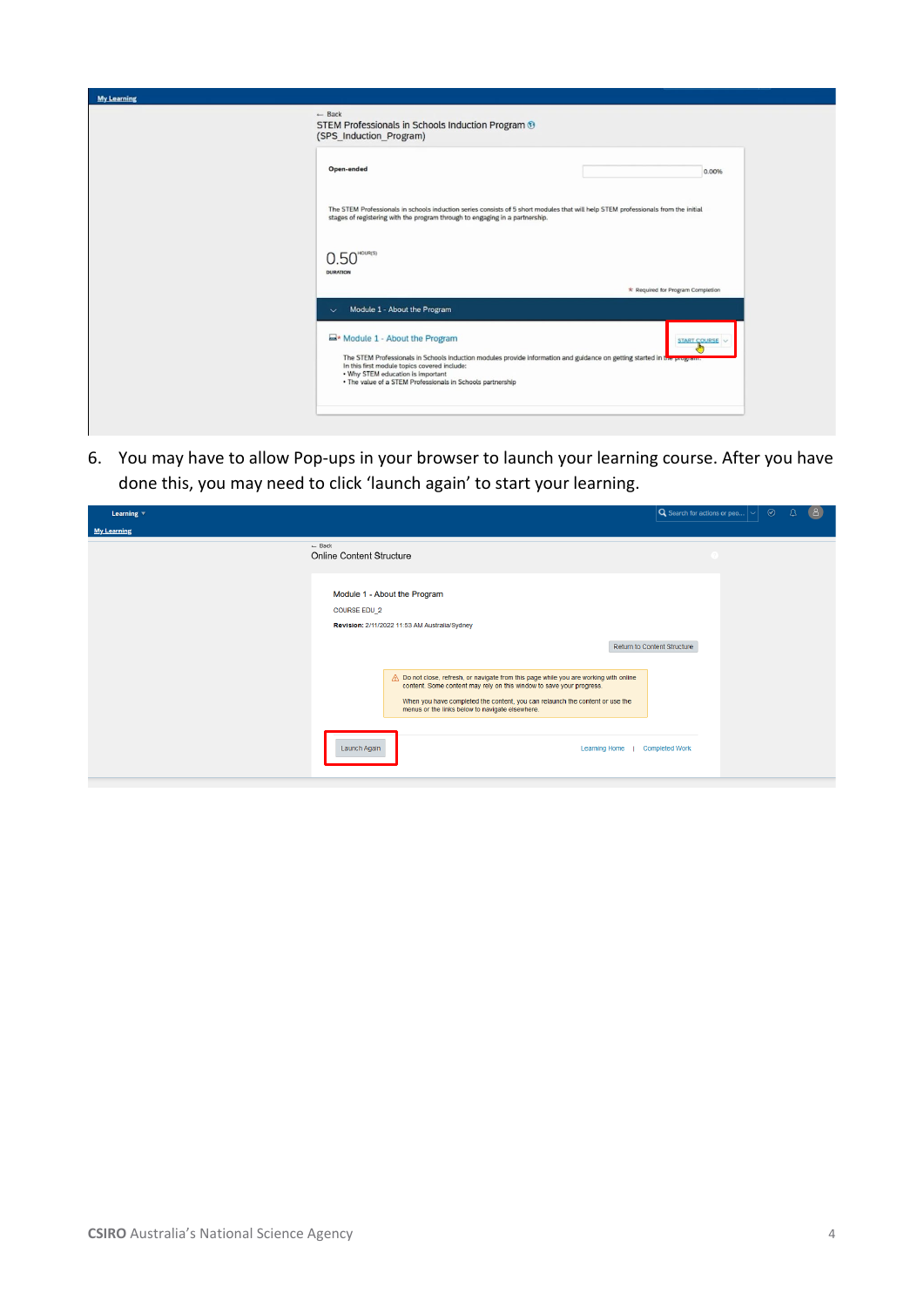7. When you need to navigate away from your learning program, ensure to use the Save & Exit button. This will save your progress, even if you are mid-learning item.



This will take you to the Online Content Structure page.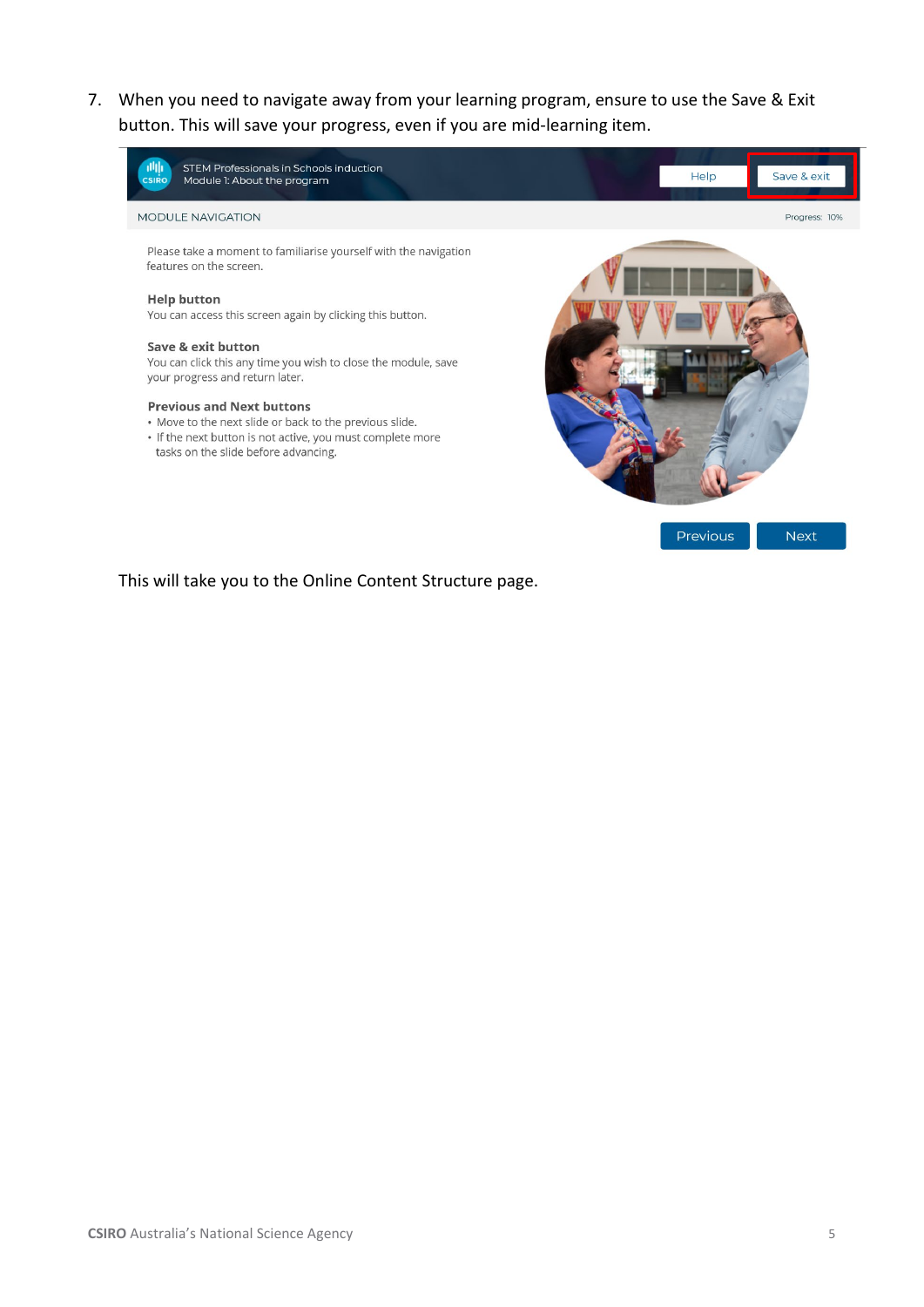#### <span id="page-5-0"></span>**Navigating a CEdO learning program**

8. When you complete a learning item and are ready to move onto the next, click on the 'Back' button on the Online Content Structure page.



9. This will take you to the program agenda where you can start the next learning item.

| Module 1 - About the Program<br>$\checkmark$                                                                                                                                                                                                                                                                                     |                        |
|----------------------------------------------------------------------------------------------------------------------------------------------------------------------------------------------------------------------------------------------------------------------------------------------------------------------------------|------------------------|
| $\blacktriangleright$ Module 1 - About the Program<br>The STEM Professionals in Schools induction modules provide information and guidance on getting started in the program.<br>In this first module topics covered include:<br>. Why STEM education is important<br>. The value of a STEM Professionals in Schools partnership | <b>CONTINUE COURSE</b> |
| Module 2 - Child safety                                                                                                                                                                                                                                                                                                          |                        |
| Module 3 - How to get started<br>>                                                                                                                                                                                                                                                                                               |                        |
| Module 4 - Partnership support and resources<br>↘                                                                                                                                                                                                                                                                                |                        |
| Module 5 - Planing and evaluation                                                                                                                                                                                                                                                                                                |                        |
| Module 6 - Statement of completion<br>↘                                                                                                                                                                                                                                                                                          |                        |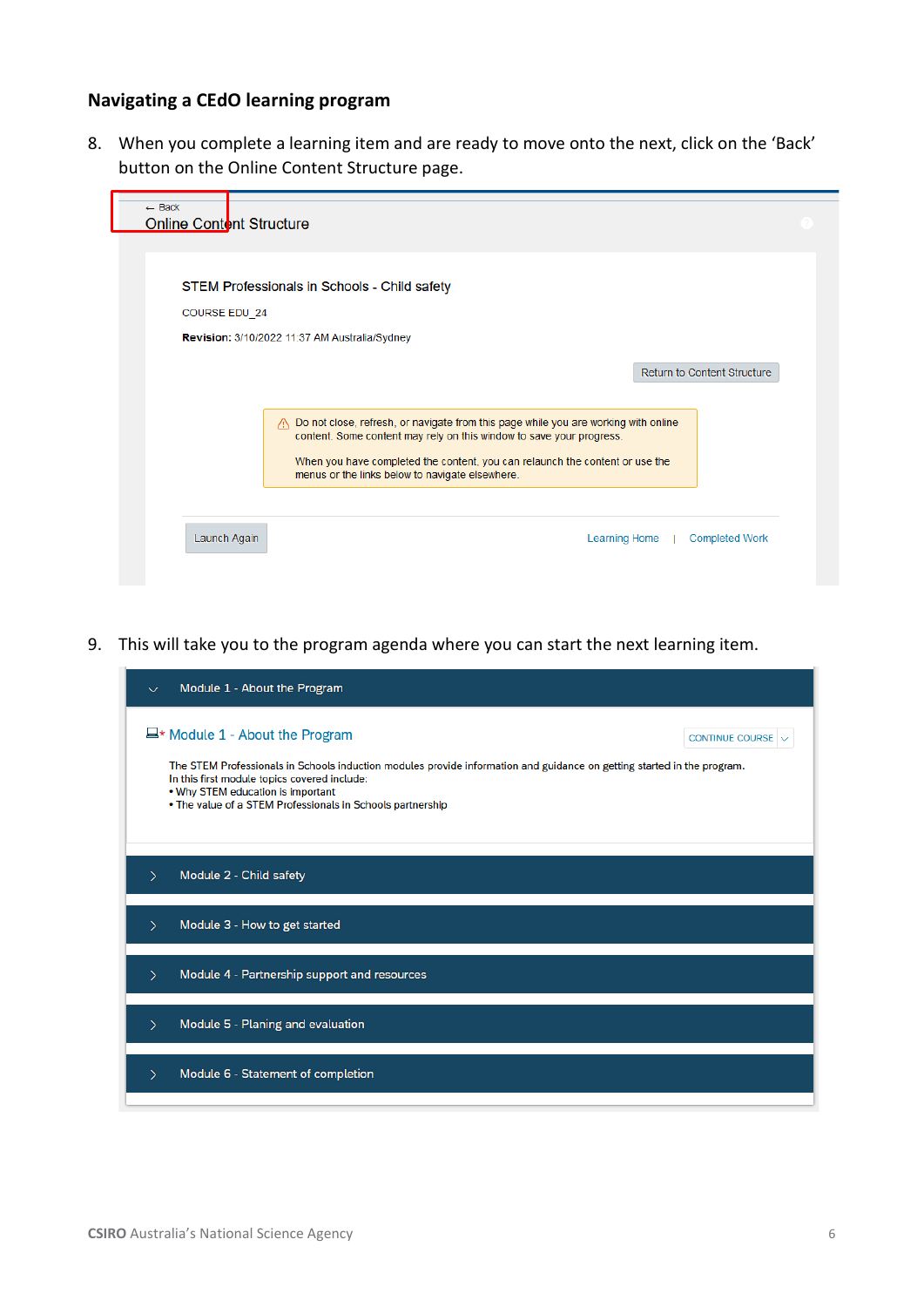10. Once you have completed the learning item, you can navigate back to your 'Learning page', you will see the learning items listed in your 'Learning History'.

#### <span id="page-6-0"></span>**Obtaining a statement of completion**

If your learning program has an associated statement of completion, you will be prompted to enter your name and generate a statement of completion at the end of the final learning item. You will need to click on your browser's menu, select 'print' and print the statement of completion to PDF. Save the PDF to your computer.

#### <span id="page-6-1"></span>**Navigating between JAM and Learning**

In the top-left corner, there is a drop-down menu that will allow you to navigate between CSIRO's Education and Outreach Learning Management System, Learning homepage, and JAM Collaboration.

| Learning $\overline{\phantom{a}}$                                                     |                                                                                                                                                                                                         | 8<br>$ \mathbf{Q} $ Search for actions or peo $ \mathbf{\diamond}  \quad \textcircled{e}$<br>$\Omega$ |
|---------------------------------------------------------------------------------------|---------------------------------------------------------------------------------------------------------------------------------------------------------------------------------------------------------|-------------------------------------------------------------------------------------------------------|
| Home                                                                                  |                                                                                                                                                                                                         |                                                                                                       |
| <b>JAM</b><br>Learning<br>Company Info                                                | $-$ Back<br><b>Online Content Structure</b>                                                                                                                                                             |                                                                                                       |
| My Info<br><b>Admin Center</b><br><b>Learning Admin</b><br><b>Education Dashboard</b> | Module 1 - About the Program<br><b>COURSE EDU 2</b><br>Revision: 2/11/2022 11:53 AM Australia/Sydney                                                                                                    |                                                                                                       |
|                                                                                       | Return to Content Structure<br>A Do not close, refresh, or navigate from this page while you are working with online                                                                                    |                                                                                                       |
|                                                                                       | content. Some content may rely on this window to save your progress.<br>When you have completed the content, you can relaunch the content or use the<br>menus or the links below to navigate elsewhere. |                                                                                                       |
|                                                                                       | Launch Again<br>Learning Home  <br><b>Completed Work</b>                                                                                                                                                |                                                                                                       |
|                                                                                       |                                                                                                                                                                                                         |                                                                                                       |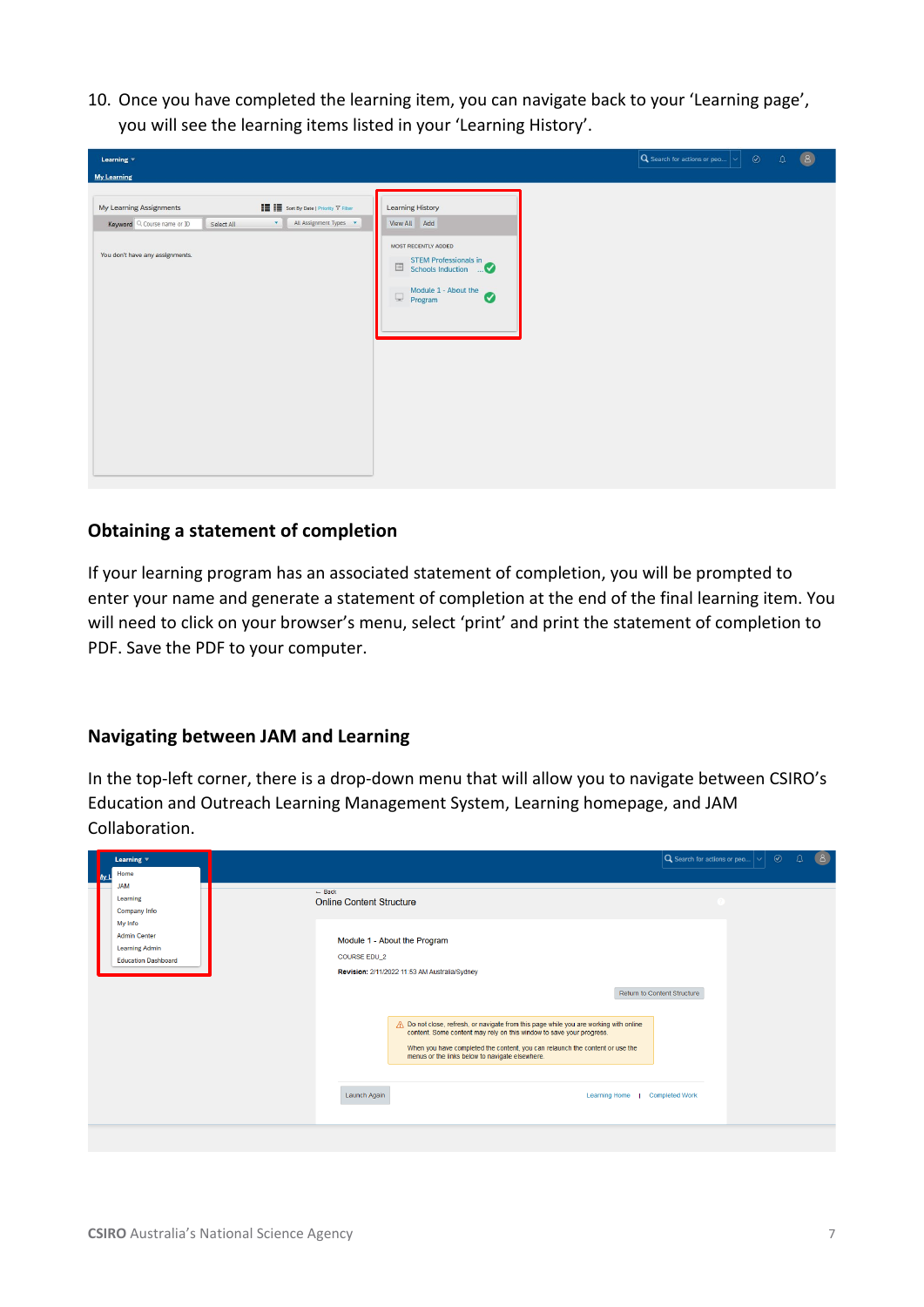#### <span id="page-7-0"></span>**Accessing and joining a JAM group**

1. From the 'Homepage' click on the 'JAM Collaboration' tile. This will take you to the CSIRO Education and Outreach JAM homepage.



2. Firstly, you will need to join the group and accept the terms and conditions. This can be done by clicking on the notification icon in the top-right of your screen.

|                                   |                                              |                        |             | Q Barch JAM   | $\circledcirc$<br>$\mathbf{r}$                                                                                                                                                                                                        |
|-----------------------------------|----------------------------------------------|------------------------|-------------|---------------|---------------------------------------------------------------------------------------------------------------------------------------------------------------------------------------------------------------------------------------|
| Groups *<br>Home                  |                                              |                        | 8 9 N B B P | bell          |                                                                                                                                                                                                                                       |
| CSIRO Education and Outreach      |                                              |                        |             | Notifications | View All                                                                                                                                                                                                                              |
|                                   |                                              |                        |             |               | Jad šena has initiati you to join the group "Education<br>and Outreach PVT".<br>O This is a Private Group on JAM.<br>Group Description: 45<br>CS/RO Equisition and Outmach JAM group for<br>Production Verification Testing<br>Destre |
| Nerissa Jones<br>Edit Profile     | Share an update with everyone in the company |                        |             |               |                                                                                                                                                                                                                                       |
| Recently Visited                  | $\circ$                                      | @ 01 0                 | Share       |               |                                                                                                                                                                                                                                       |
| <b>Q</b> SAP_Services_Test_Group  | @Nerissa Jones<br>All i<br>Unread            | Replies<br>Show more * |             |               |                                                                                                                                                                                                                                       |
| <b>Recently Viewed</b>            |                                              |                        |             |               |                                                                                                                                                                                                                                       |
| SAP_Services_Test_Group: Overview |                                              |                        |             |               |                                                                                                                                                                                                                                       |
| SAP_Services_Test_Group: Overview |                                              |                        |             |               |                                                                                                                                                                                                                                       |
|                                   |                                              | No opining yet         |             |               |                                                                                                                                                                                                                                       |

3. Ensure you receive email notifications regularly ('immediate' or 'daily' depending on your learning requirements).

From your JAM homepage you can navigate to your 'Groups'. Your groups are associated with the Education program you have been accepted into.

By clicking on the 'Groups' drop-down menu, you can navigate between your groups and your JAM homepage.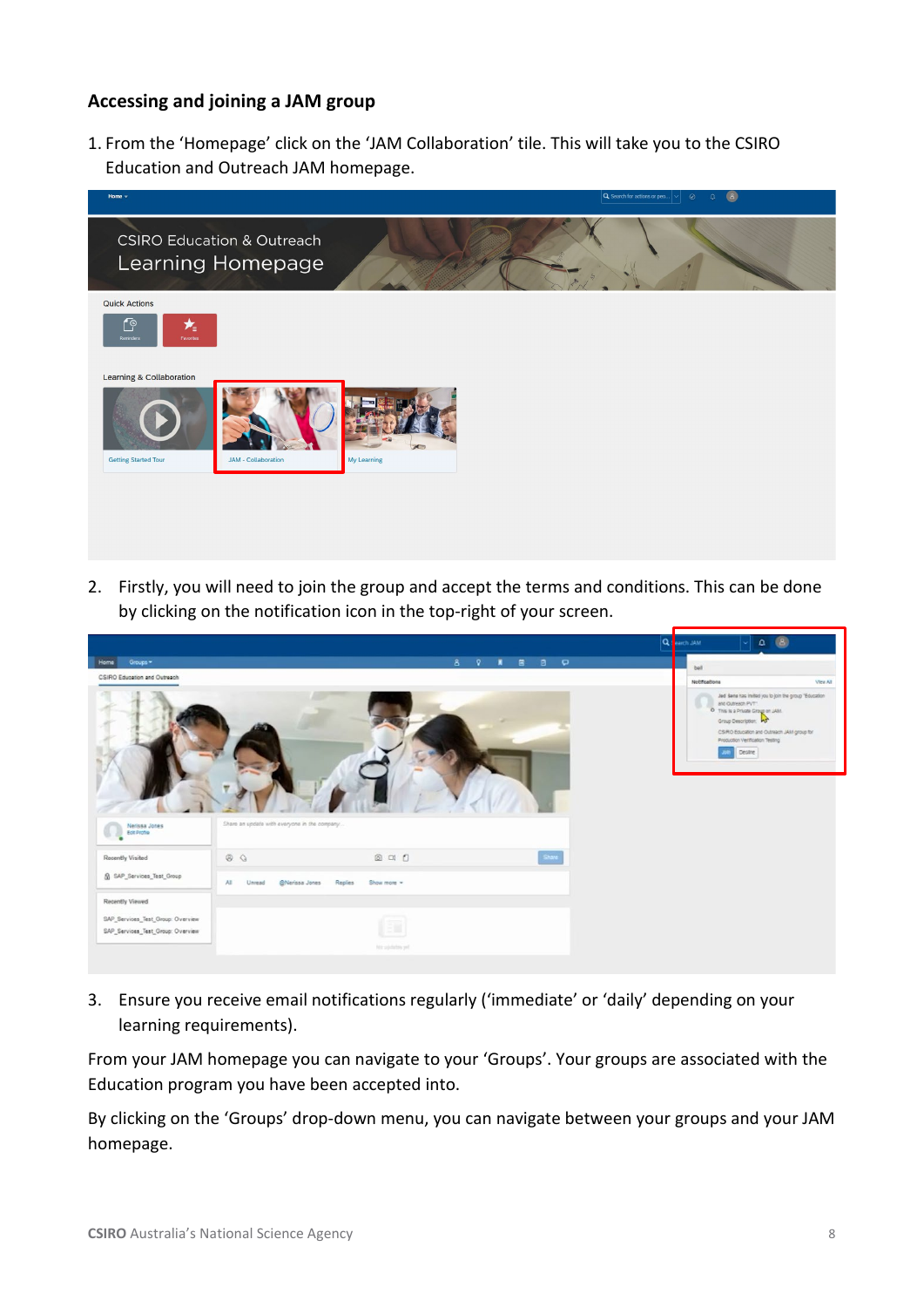